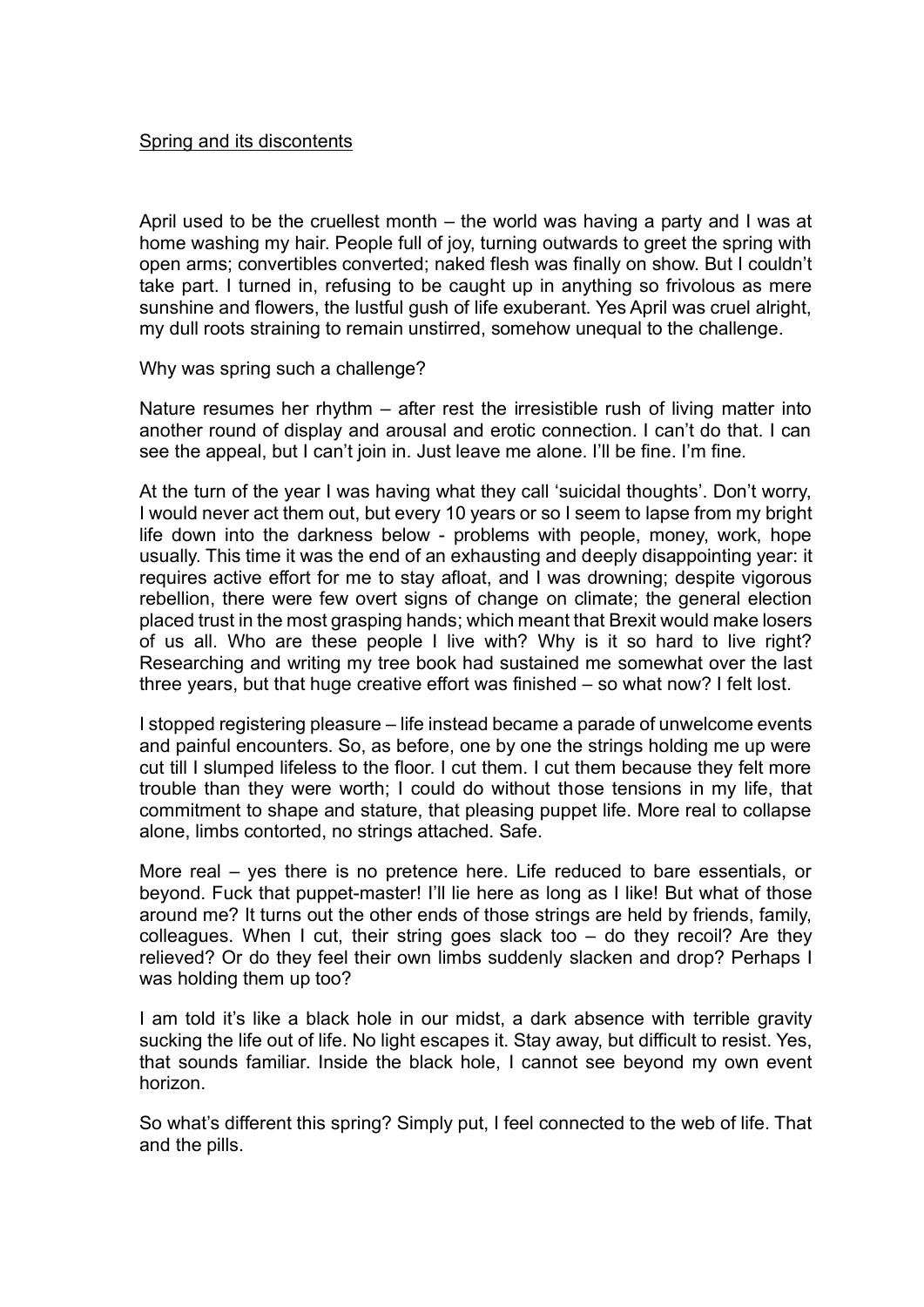First the web: This has been a prominent theme of my tree book – repairing the frayed web of life and restoring our rightful role in it. But I was always puzzled as to how we humans placed ourselves outside and above the natural world. I found a satisfying answer this March when I read David Abram's *The Spell of the Sensuous* (1997), and so compelling was it that, as soon as I had finished it, I started reading it again. I found breath-taking passages exploring our relationship with the natural world, or as he terms it, the more-than-human world. He writes as a physical body embedded in an animate landscape, his descriptions and imagery revealing how we are part of the warp and weft of the web of life; we are contiguous with nature; we are nature. We lost our place in nature when we diverted our attention away from our wild landscapes and companions and towards the written word. This happened around the time of Plato; we exchanged the spell of the sensuous world for the spelling of words. Since then we have been literally sentenced to exile.

Till now.

I am beginning to feel the strings tug and draw me up again, restoring my shape, confirming my stature, and they are many and diverse. Most of all I feel a horizontal plane of participation, a spectrum of species beside me. I am neither above nor below, just part. Fungal threads fan out, connecting, exchanging, supporting, receiving; a solitary tree now part of a forest, my ecology in this time and place. I am casting out these lines and, by reading this, you are now part of my forest and I am part of yours. Ours. And in the sunshine the bees are drawing me into their world, silken buzzing threads drawing me deep into flowers.

Then there's the pills. A low dose of anti-depressants seems to be working so far. No more suicidal thoughts, but something has died...

*I have been taken over by a better man, or better men Say hello to Jack Say hello to Zac, golden boy Zac rich, smooth and caring Zac & Jack ("Zac'n'Jack!") now manage my emotions.*

*Cruising the dusty streets in their air-conned limo, Zac & Jack ("Zac'n'Jack!") dispense pencils to beaming ragged urchins crying 'galum! galum!' The window glides down and Zac feeds slightly chilled Zac & Jack pencils ("Zac'n'Jack!") out to the eager grubby hands of the lucky few, one at a time.*

*How I wish I was that man, those men Whether you are pro- or anti-Zac, you can't deny it's a better life, surely? These guys are better at living my life than I am, paradoxically. How long can it last? What if they move on to a new host? Please let it last! No more Zac & Jack pencils ("Zac'n'Jack!") for the urchins, only the dust and the scorching sun and the waiting...*